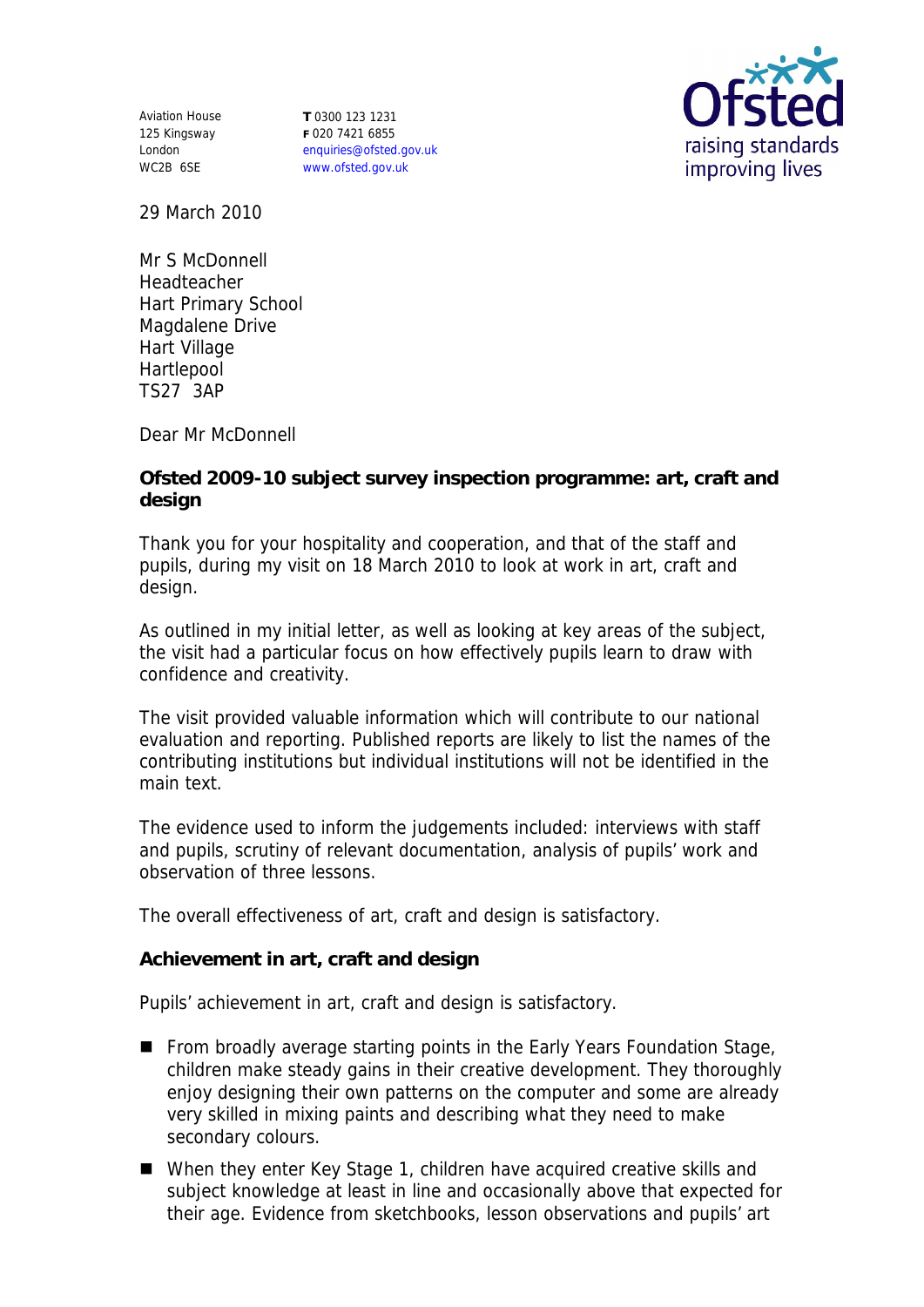work shows that boys and girls, including those with special educational needs and/or disabilities continue to make satisfactory progress. Overall, pupils attain broadly average standards by the end of Year 6.

- While some pupils attain well, not all are fully stretched to do their best. This is because, until recently, assessment of pupils' work has been informal and planning does not always take account of pupils' prior ability.
- **Pupils' personal attitudes are excellent. They apply themselves** enthusiastically to their work. From similar starting points, many pupils develop the confidence to express their own responses to the tasks set.

## **Quality of teaching of art, craft and design**

The quality of teaching of art, craft and design is satisfactory overall.

- Very good relationships between teachers and pupils are evident in all lessons. This successfully builds pupils' self-esteem and they talk articulately about their views on artists and their own developing work.
- Teachers are enthusiastic and use a good range of examples to highlight styles and techniques used by the many artists to whom they refer.
- **Pupils are taught how to evaluate their own work and that of others. This** is helping them to understand how well they are doing and what to do next to improve.
- While formal assessment is just developing, oral feedback, quidance and support from teachers are used regularly throughout lessons. Occasionally, in Key Stage 2, pupils learn effectively through comments in sketchbooks.

**Quality of the curriculum in art, craft and design**

The quality of the art, craft and design curriculum is satisfactory.

- A strength of the curriculum is the use of information and communication technology to develop pupils' design and creative skills through animation.
- **Pupils enjoy their experiences in the subject. The pupils interviewed were** proud of their achievements and the development of their creative and practical skills. However, a few said they would welcome more opportunities to visit galleries and work in three dimensions.
- The curriculum is planned effectively and ensures that the National Curriculum requirements are met. While opportunities to work with local artists are limited, the local environment is used well. For example, pupils have opportunities to sketch and work from first-hand experiences in the local village, the Saxon church, the surrounding farm and coastal areas such as the local Historic Marina.

**Effectiveness of leadership and management of art, craft and design**

Leadership and management of art and design are satisfactory.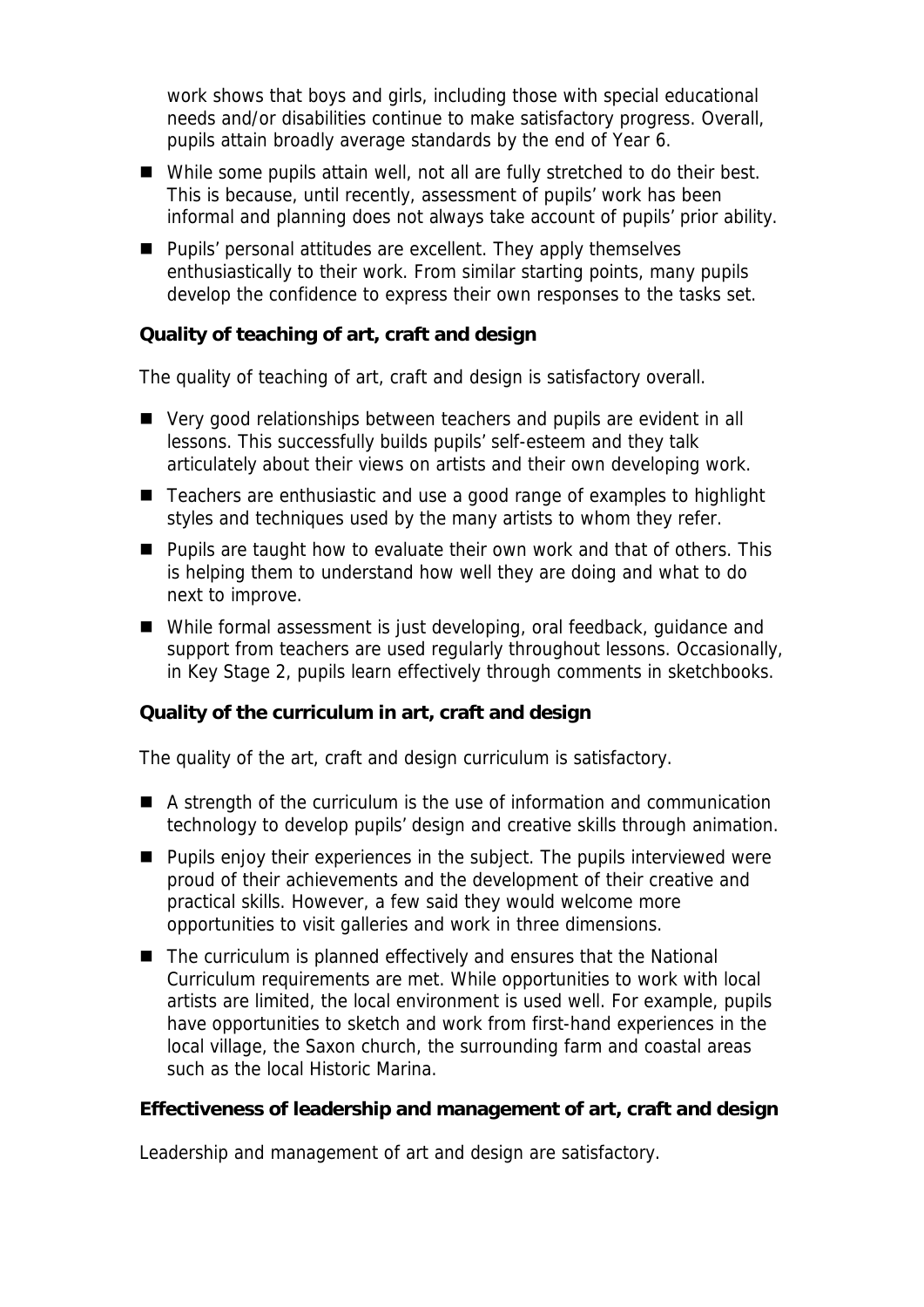- Strengths in the subject and areas that could be improved are identified accurately. This is because art, craft and design planning and classroom activities are monitored regularly.
- To raise achievement further, a clear and straightforward action plan has been developed. Actions are being tackled conscientiously. Assessment processes are developing and pupils' achievements are now recorded diligently, identifying clearly the next steps they need to take to improve.
- The coordinator and staff work well together, sharing resources and ideas for teaching. Opportunities to learn from, or share good practice with professionals or coordinators in other schools are more limited.

**Subject issue: the development of pupils' confidence and creativity through drawing is satisfactory** 

- Children in the Early Years Foundation Stage learn to draw satisfactorily using a range of implements, as seen in observations and in their books. Sound observational skills are developing, as evidenced through drawings of their animals for Noah's ark.
- In Key Stages 1 and 2, pupils are taught to use a range of drawing materials to investigate tonal qualities and express their creativity. Their current work in the style of Clarice Cliff and their work on Henry Moore and Antony Gormely show that drawing is satisfactory in quality and range.
- Sketchbooks are used in Key Stage 2 but not always regularly or effectively enough. In the best examples, pupils successfully develop their ideas, practise skills and comment on their work.

**Areas for improvement, which we discussed, include:**

- raising achievement in art, craft and design further by:
	- ensuring that subject teaching takes more regular account of assessment information to build more effectively on pupils' individual skills, knowledge and creative development
	- increasing opportunities for pupils to visit galleries and work with contemporary artists, craft workers and designers
	- providing more opportunities for pupils to work in three dimensions
	- enabling pupils to develop ideas, experiment, practise and hone their skills through more consistent and regular use of sketchbooks
- improving leadership and management by developing networks with other professionals, to share good practice and ideas.

I hope these observations are useful as you continue to develop art, craft and design in the school.